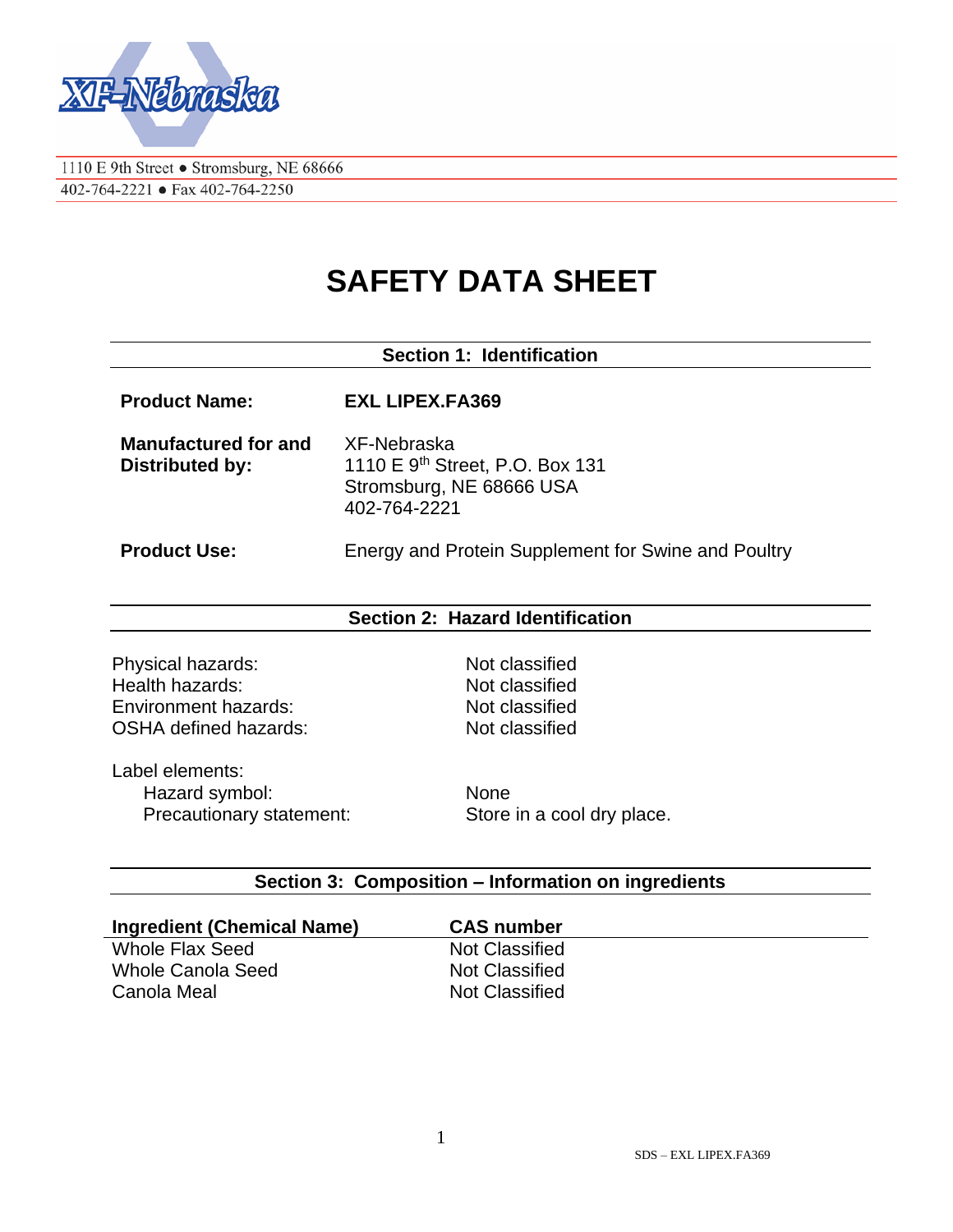#### **Section 4: First-Aid Measures**

**Inhalation:** Respiratory irritation is not expected, however it is advised to provide adequate ventilation and wear NIOSH approved respiratory protection (N95 or equivalent mask) to minimize fine dust exposure when working with the product. If inhalation does occur go to an area of fresh air, restore breathing and seek medical attention if symptoms develop and persist.

**Eye Contact:** Eye irritation could be expected if particles touch the eye, therefore it is advised to wear goggles or appropriate eyewear to prevent contact. If contact with eyes occur, flush eyes with water for at least 15 minutes. Seek medical attention if irritation develops and persists.

**Skin Contact:** Skin irritation is not expected, however it is advised to wear appropriate protective clothing and gloves to protect the skin. Wash residual material from the skin using soap and water. Seek medical attention if irritation develops and persists.

**Ingestion:** This product is not toxic if swallowed. If accidental ingestion occurs, dilute by drinking water or milk. Seek medical attention if needed and provide product label to the doctor.

**Effects of Overexposures- Long -Term:** Not available at this time. Routinely wash hands and clothing thoroughly after handling is recommended.

| <b>Section 5: Fire-Fighting Measures</b>                    |                                                                                                                                                                                                                                                  |  |
|-------------------------------------------------------------|--------------------------------------------------------------------------------------------------------------------------------------------------------------------------------------------------------------------------------------------------|--|
| <b>Flash Point:</b>                                         | Not available                                                                                                                                                                                                                                    |  |
| <b>Flammability Classification:</b>                         | Not available                                                                                                                                                                                                                                    |  |
| <b>Extinguishing Media:</b><br><b>Protective Equipment:</b> | Water or any media suitable for extinguishing surrounding fire.<br>Self-contained breathing apparatus and full protective clothing<br>must be worn when trying to extinguish a fire.                                                             |  |
| <b>General Hazards:</b>                                     | If water is used for fire and heat suppression, it may become<br>contaminated with soluble and/or insoluble components.<br>Discharge to sewer system(s) or the environment may be<br>restricted, thus requiring containment and proper disposal. |  |
| <b>Unusual Hazards:</b>                                     | None known                                                                                                                                                                                                                                       |  |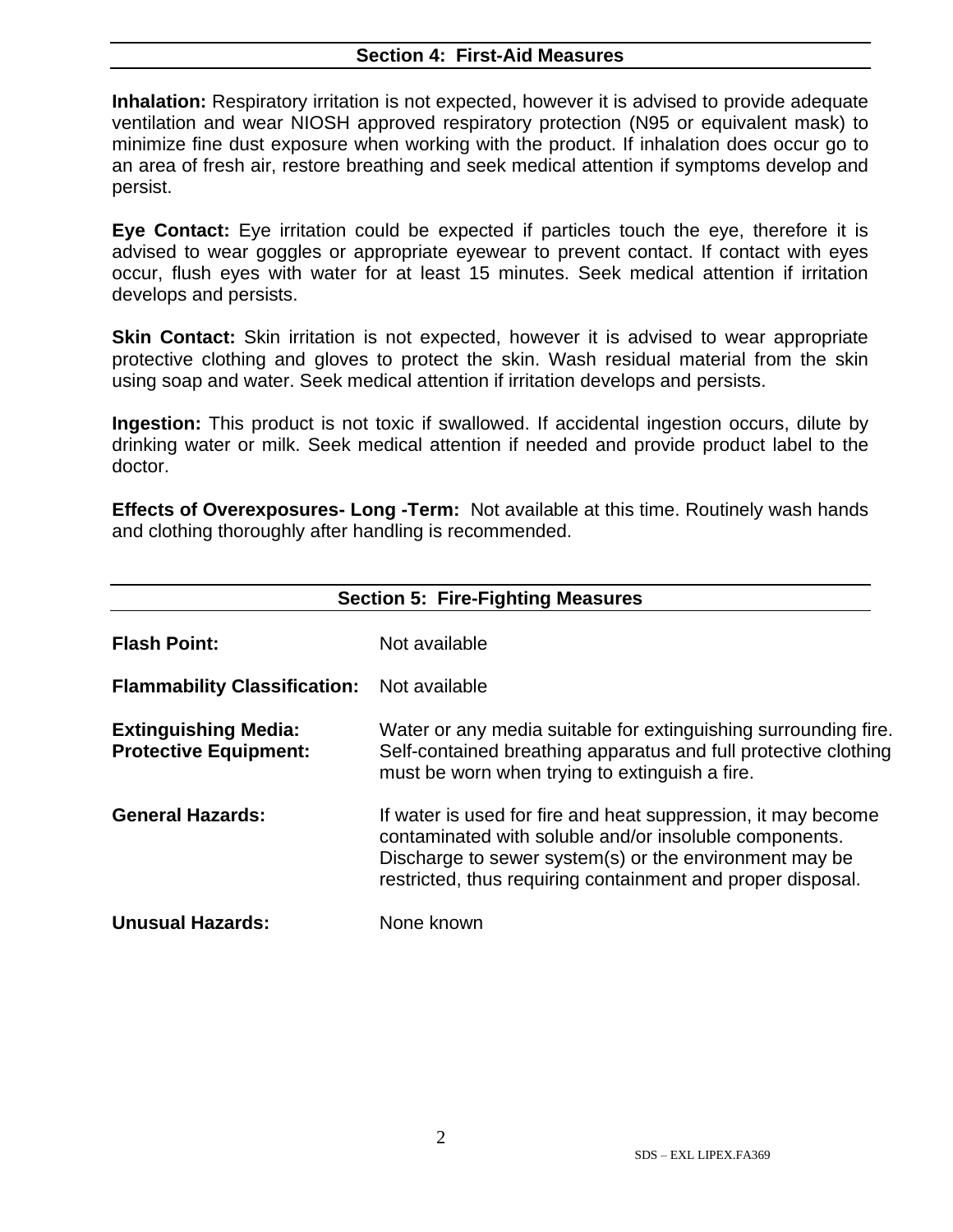# **Section 6: Accidental Release Measures**

| <b>General considerations:</b> | Wear proper protective gear as described in section 8.                                                                                                                                                                                         |
|--------------------------------|------------------------------------------------------------------------------------------------------------------------------------------------------------------------------------------------------------------------------------------------|
| <b>Spills and Leaks:</b>       | Report spills and leaks to management. Vacuum or sweep<br>material into a closed container for disposal.                                                                                                                                       |
| <b>Special considerations:</b> | If water is used for cleanup, it may become contaminated with<br>soluble and/or insoluble components. Discharge to sewer<br>system(s) or the environment may be restricted, thus requiring<br>containment and proper disposal. See section 13. |

# **Section 7: Handling and Storage**

| <b>Precautions for Handling:</b> | This product is to be used for the manufacture of<br>animal feed and not for human consumption. Observe good<br>personal and industrial hygiene practices when handling the<br>product. |
|----------------------------------|-----------------------------------------------------------------------------------------------------------------------------------------------------------------------------------------|
| <b>Storing:</b>                  | Store in a cool dry place. Keep the container sealed when<br>not in use.                                                                                                                |

# **Section 8: Exposure Controls & Personal Protection**

### **Occupational Exposure Limits:**

| US. OSHA Table Z-1 Limits for Air Contamination (29 CFR 1910.1000) |                                                                                                                                                                                                               |                |
|--------------------------------------------------------------------|---------------------------------------------------------------------------------------------------------------------------------------------------------------------------------------------------------------|----------------|
| Ingredient                                                         | <b>CAS number</b>                                                                                                                                                                                             | PEL $(mg/m^3)$ |
| Whole Flax Seed                                                    | <b>Not Classified</b>                                                                                                                                                                                         | Not Available  |
| <b>Whole Canola Seed</b>                                           | <b>Not Classified</b>                                                                                                                                                                                         | Not Available  |
| Canola Meal                                                        | <b>Not Classified</b>                                                                                                                                                                                         | Not Available  |
| <b>Biological Limit Values:</b>                                    | No biological limits noted for the ingredients                                                                                                                                                                |                |
| <b>Engineering Controls:</b>                                       | Good general ventilation should be used, typically 10<br>air exchanges per hour. Ventilation rates should be<br>matched to conditions so as to maintain airborne<br>levels below recommended exposure limits. |                |
| <b>Respiratory Protection:</b>                                     | NIOSH approved protection is recommended                                                                                                                                                                      |                |
| <b>Protective Clothing:</b>                                        | Recommended                                                                                                                                                                                                   |                |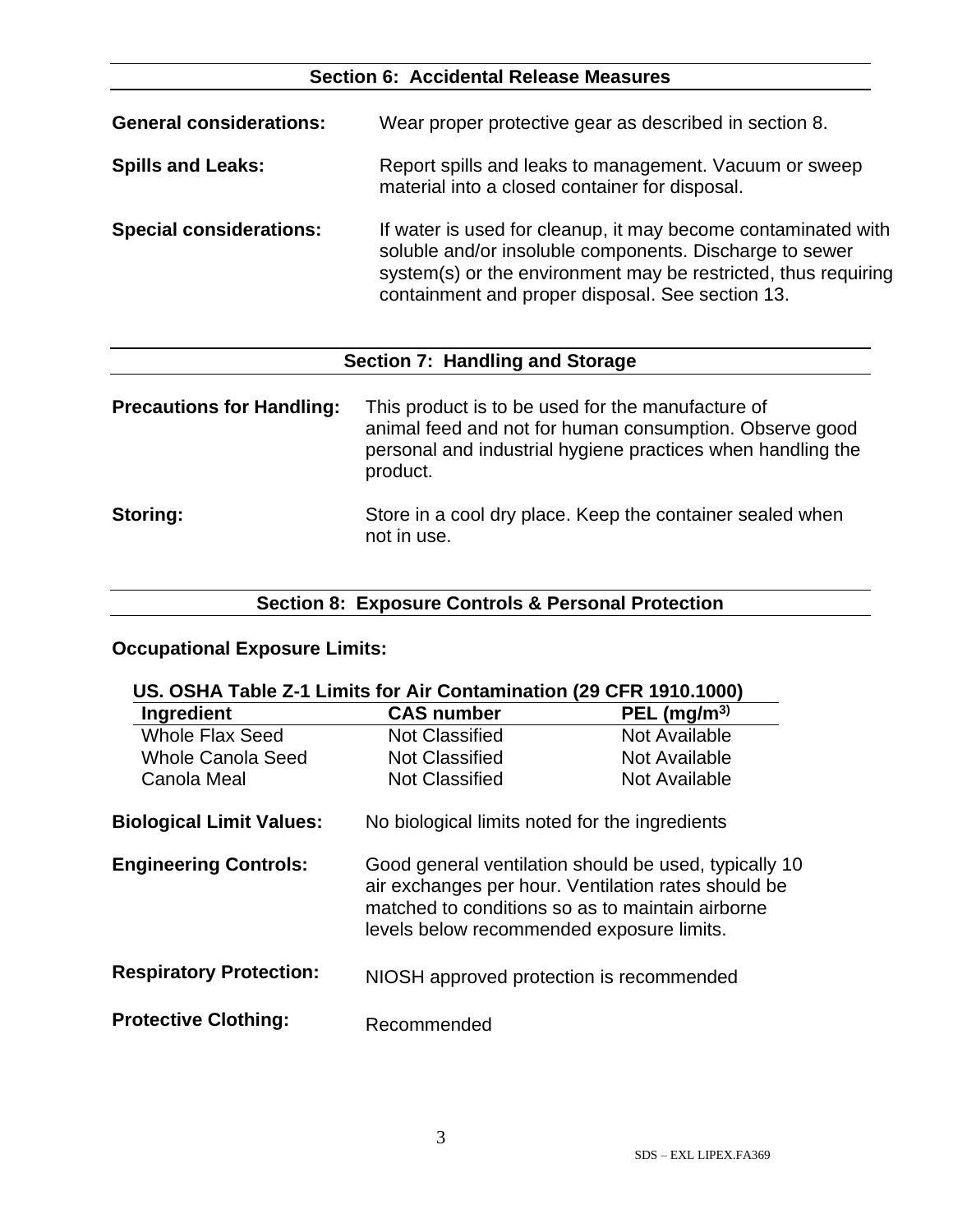#### **Section 9: Physical and Chemical Properties**

 **Form:** Dry Powder **Evaporation Rate:** Not Applicable  **Color:** Medium Brown **Vapor Pressure:** Not Applicable **Odor:** Nutty Cereal Aroma **Specific Gravity:** Not Applicable **pH:** Not Available **Bulk Density:** Not Available **Vapor Density:** Not Applicable **Solubility:** Insoluble

**Appearance: Boiling Point (<sup>0</sup>F):** Not Applicable

| Section 10: Stability and Reactivity |                                                                                                                                      |  |  |
|--------------------------------------|--------------------------------------------------------------------------------------------------------------------------------------|--|--|
| <b>Chemical Stability:</b>           | Stable and non-reactive under normal conditions of<br>use, storage and transport.                                                    |  |  |
| <b>Possible Hazards:</b>             | If the product becomes wet for an extended period of<br>time, auto-oxidation may occur that could lead to<br>heating and combustion. |  |  |
| <b>Conditions to Avoid:</b>          | Avoid water contaminating the product during transport<br>and storage. Store in a cool dry area.                                     |  |  |
| <b>Incompatible Materials:</b>       | Water for extended periods of time                                                                                                   |  |  |
| <b>Hazardous Decomposition:</b>      | None known                                                                                                                           |  |  |
| <b>Hazardous Polymerization:</b>     | None known                                                                                                                           |  |  |

#### **Section 11: Toxicological Information**

**Ingestion:** No problems are expected if swallowed, however this product is not intended for human consumption.

**Inhalation:** Respiratory irritation is unlikely, however provide adequate ventilation and wear NIOSH approved respiratory protection as recommended to minimize exposure when working with the product. If inhalation does occur go to an area of fresh air, restore breathing and seek medical attention if necessary.

**Eye Contact:** Direct contact with eyes may cause temporary irritation, therefore wear goggles or appropriate eyewear to prevent contact. If contact with eyes occur, flush eyes with water for at least 15 minutes. Seek medical attention if irritation persists.

**Skin Contact:** Skin irritation is unlikely, however appropriate protective clothing and gloves to protect the skin are recommended. Wash residual material from the skin using soap and water. Seek medical attention if irritation develops.

**Effects of Overexposures- Long -Term:** Not available at this time. Wash hands and clothing thoroughly after handling is recommended.

**Mutagenicity:** Not Available **Carcinogenicity:** Not Available

**Reproductive Toxicity:** Not Available